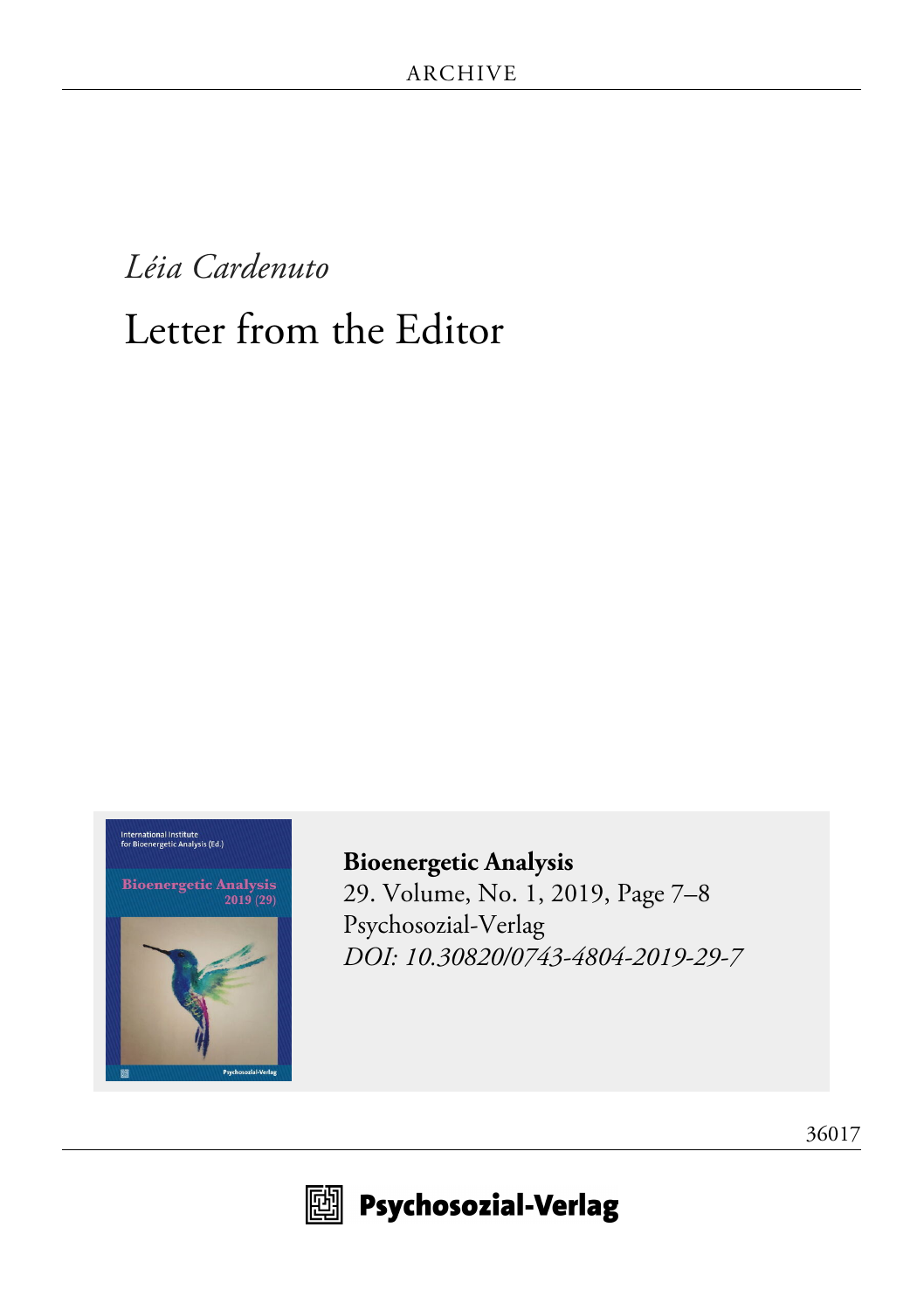### *Reviewers for this issue:* Garry Cockburn, Helen Resneck-Sannes, Maê Nascimento and Scott Baum

#### *Translators of abstracts for this issue:*

Claudia Ucros (French),Maria Rosaria Filoni (Italian),Maê Nascimento (Portuguese), Pablo Telezon (Spanish), Olga Nazarova and Alesya Kudinova (Russian)

Submissions for consideration for the next volume of *Bioenergetic Analysis* must be sent to Leia Cardenuto (leiacardenuto52@gmail.com) between June 1<sup>st</sup> and September 1<sup>st</sup>, 2019.

Bibliographic information of Die Deutsche Nationalbibliothek (The German Library) The Deutsche Nationalbibliothek lists this publication in the Deutsche Nationalbibliografie; detailed bibliographic data are available at http://dnb.d-nb.de.

2019 Psychosozial-Verlag, Gießen, Germany info@psychosozial-verlag.de www.psychosozial-verlag.de



This work is licensed under the Creative Commons Attribution-NonCommercial-NoDerivatives 4.0 International License (CC BY-NC-ND 4.0). This license allows private use and unmodified distribution, but prohibits editing and commercial use (further information can be found at: https://creativecommons.org/licenses/by-nc-nd/4.0/). The terms of the Creative Commons licence only apply to the original material. The reuse of material from other sources (marked with a reference) such as charts, illustrations, photos and text extracts may require further permission for use from the respective copyrights holder.

Cover image: Vincentia Schroeter, *Hummingbird* © Vincentia Schroeter Cover design & layout based on drafts by Hanspeter Ludwig, Wetzlar Typesetting: metiTec-Software, me-ti GmbH, Berlin, www.me-ti.de

https://doi.org/10.30820/0743-4804-2019-29 ISBN (PDF-E-Book) 978-3-8379-7492-8 ISBN (Print) 978-3-8379-8254-1 ISSN (Online) 2747-8882 · ISSN (Print) 0743-4804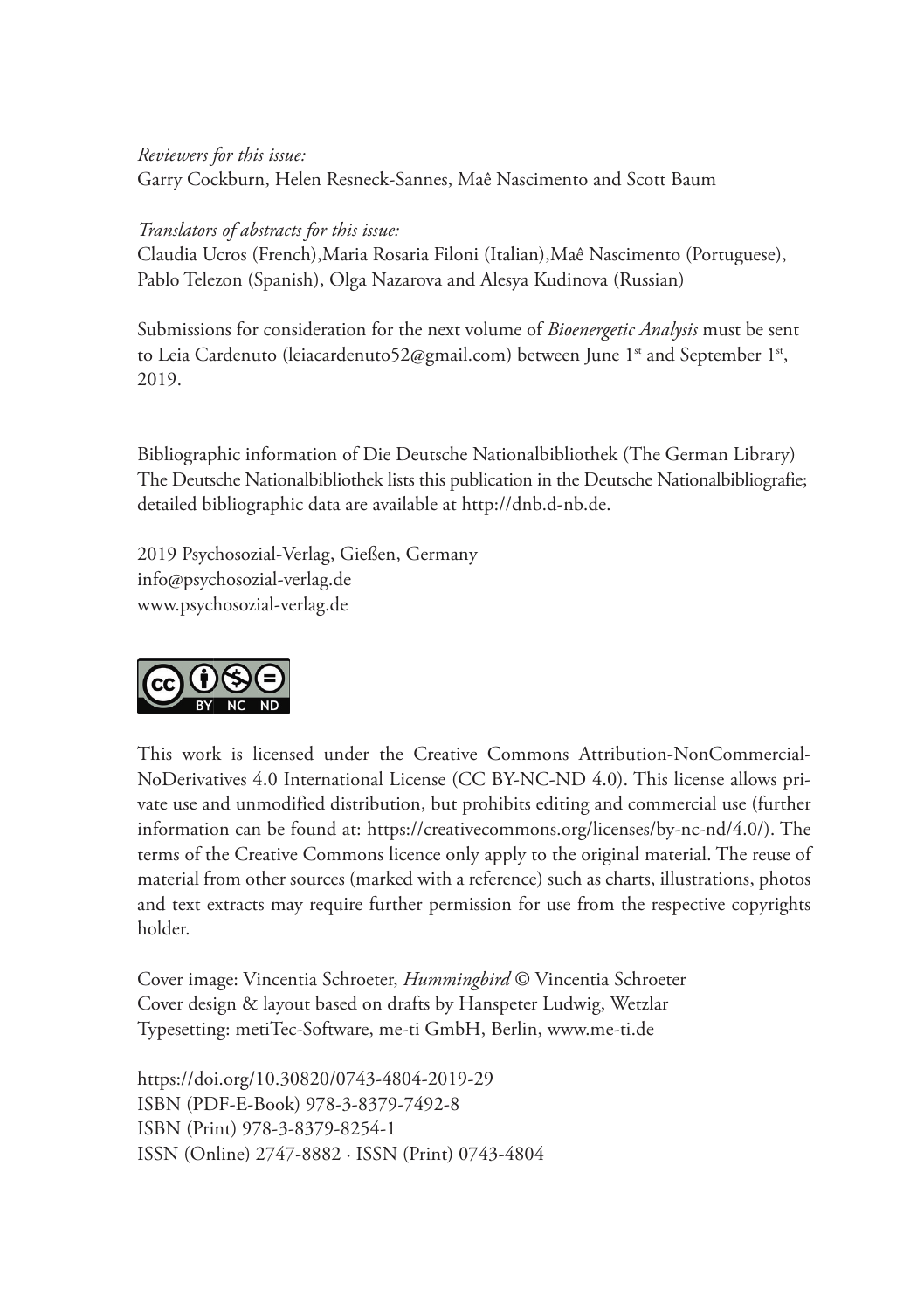## Letter from the Editor

#### Dear Readers

Your Journal has a new team of editors. They are Léia Cardenuto (Editor) from São Paulo, Brazil, Maê Nascimento, also from Brazil, who was also a member of the previous editorial team, and Garry Cockburn from New Zealand.

We would like to thank Vincentia Schroeter from USA, and Margit Koemeda-Lutz from Switzerland, together with Maê, for their careful, attentive and very professional work for these past years 10 and 15 years respectively, of editing the Journal, and doing it with lots of heart and energy. Their enthusiasm led us to engage as a new team, and we hope we will continue to live up to the standards they have set.

This new edition has brought us something that we hardly consider a coincidence. The theme of "shame" appears as a main issue in three of five articles that comprise this volume. Perhaps it is now more than necessary to deal with shame as a theme, although it sounds contradictory, at times of so much exposure in the world. Maria Rosaria introduces a continuum from Modesty to Shame, which brings a dialectic vision of the self, between instinct and Ego. Scott Baum's article places shame as a bioenergetics reaction, result from a power struggle, linked to the human destructiveness and the ways it undermines relationships and families. Helen Resneck-Sannes' view on shame states the importance of the injury of the self, that comes out in the feeling of being wrong, instead of just doing something wrong. She also links the theme of shame with narcissism, gender and abuse. Thomas Heinrich, with his article, brings new light about the LGBTIQ\* community. He challenges us as bioenergetics therapists to broaden our concepts, both in theoretical and clinical views. Mara Ceroni and Cláudia Abude address the overwhelming theme of compulsions and schizoid personalities, how they are socially produced and reproduced, related to the violence and rampage shooting, that has become, unfortunately, so frequent. And lastly, Homayoun Shahri, provides an interesting and useful bioenergetic approach to relational trauma as a mind transitional object and a new technique to help deal with it.